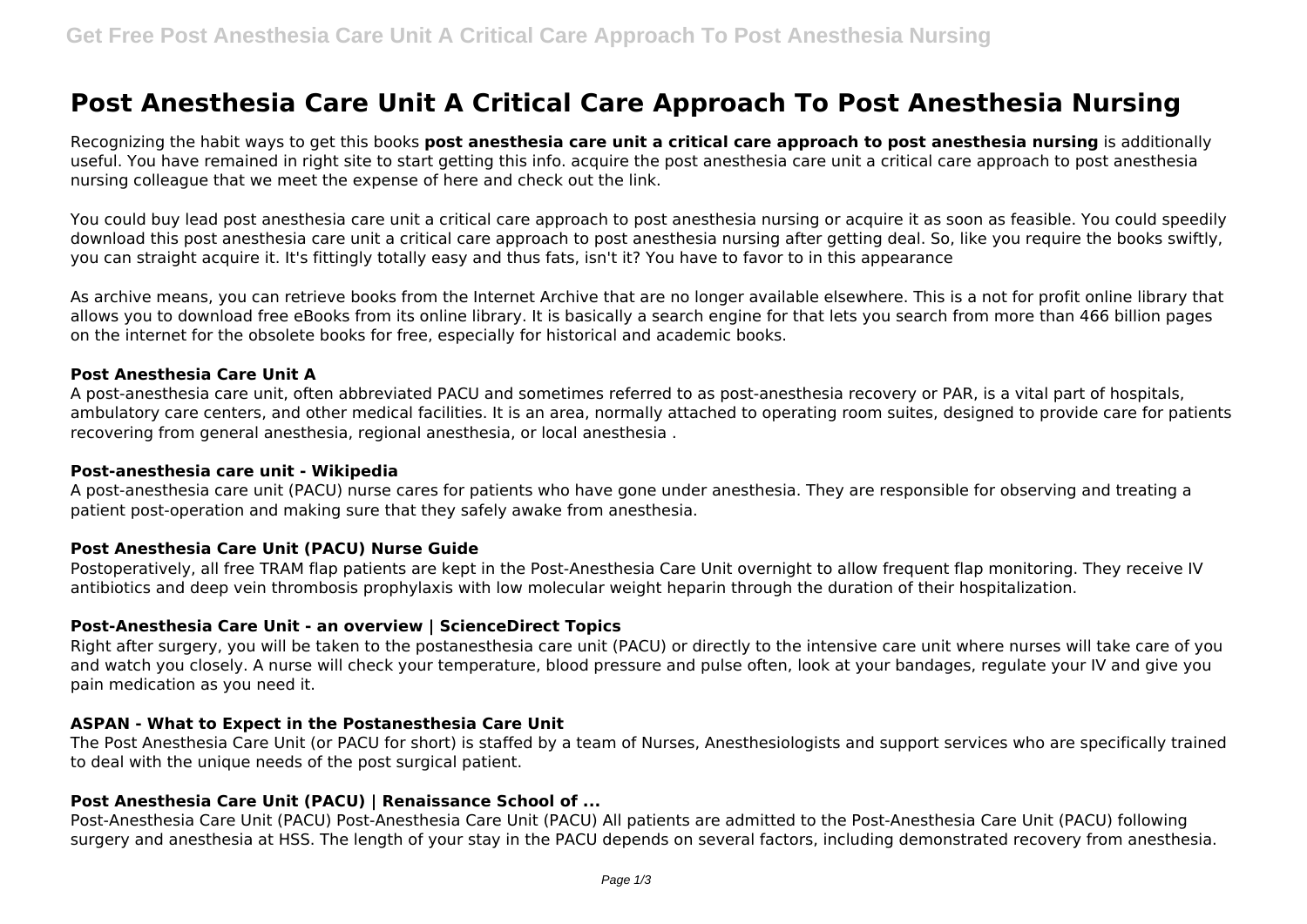## **Post-Anesthesia Care Unit (PACU)**

Post-anesthesia care unit nurses (PACU), also known as perianesthesia nurses or recovery room nurses, care for patients who are waking up from anesthesia after surgery. Patients may have difficulty regaining consciousness or endure side effects from anesthesia including pain, confusion, nausea, and difficulty breathing.

## **All You Need to Know About Post-Anesthesia Care Unit (PACU ...**

POST-ANESTHESIA CARE UNIT After receiving anesthesia for a surgery or procedure, a patient is sent to the PACU to recover and wake up. The PACU is a critical care unit where the patient's vital signs are closely observed, pain management begins, and fluids are given.

## **WHAT TO EXPECT: POST-ANESTHESIA CARE UNIT**

Standards for Postanesthesia Care 1. A Postanesthesia Care Unit (PACU) or an area which provides equivalent postanesthesia care (for example, a Surgical... 2. The medical aspects of care in the PACU (or equivalent area) shall be governed by policies and procedures which have... 3. The design, ...

# **Standards for Postanesthesia Care | American Society of ...**

patient during handoff of care, postanesthesia care that may include analgesia, management of postoperative nausea and vomiting (PONV), airway management and resuscitation, discharge from the postanesthesia care unit (PACU), development of policies, and continuous quality improvement for staff education and improved processes.

#### **Postanesthesia Care - AANA**

Post-Anesthesia Care Unit (PACU) Nurse As the name implies, a PACU nurse cares for people who just had surgery under anesthesia. These nurses closely monitor their vital signs. They observe and treat the patients and make sure they wake up safely and react correctly to the anesthesia.

# **Post-Anesthesia Care Unit (PACU) Nurse - Is This Job for You?**

1. A Postanesthesia Care Unit (PACU) or an area which provides equivalent postanesthesia care (for example, a Surgical Intensive Care Unit) shall be available to receive patients after anesthesia care.

## **Standards for Postanesthesia Care 2019**

Time in the post-anesthesia care unit (PACU) was also calculated as the time the patient arrived in the PACU until the time the patient was discharged. High-frequency jet ventilation is beneficial during shock wave lithotripsy utilizing a newer unit with a narrower focal zone

## **Post-anesthesia care unit | definition of post-anesthesia ...**

PACU (which stands for Post- Anesthesia Care Unit) is also called the recovery room. It is a specialized care unit near the operating room where patients who have had surgery are cared for as they wake up from anesthesia.

## **Post-Anesthesia Care Unit (PACU) | Nicklaus Children's ...**

their families an overview of the Post Anesthesia Care Unit. We hope you find it beneficial. If you would like additional information on the Post Anesthesia Care Unit, please view our online brochure. Patient and Family Information

## **Post Anesthesia Care Unit (PACU)**